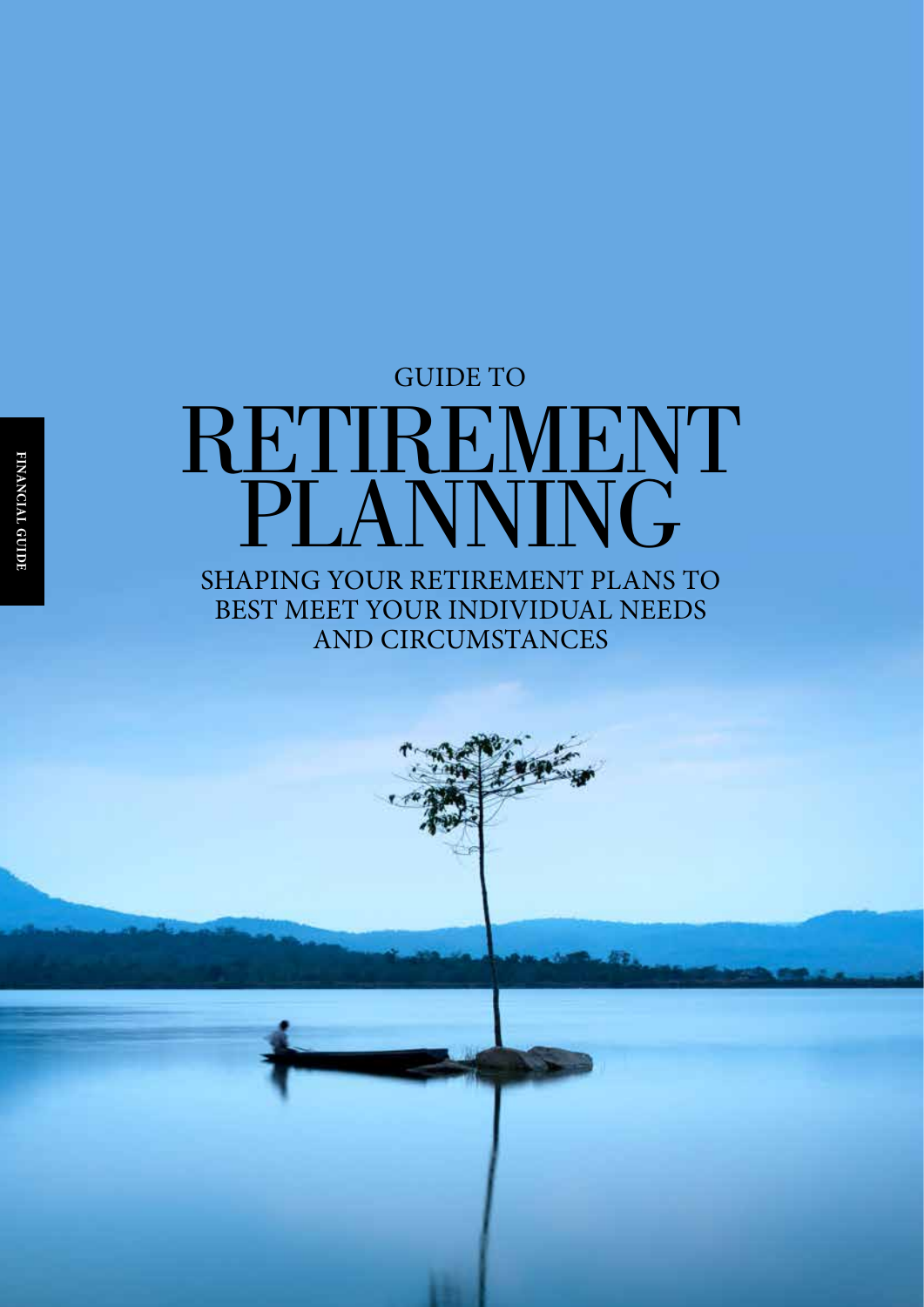# WELCOME

### *Shaping your retirement plans to best meet your individual needs and circumstances*

Welcome to our *Guide to Retirement Planning*. Pension freedoms have transformed the pension landscape, giving more choice than ever before in shaping retirement plans to best meet our individual needs and circumstances.

Once you've decided to start saving for retirement, you need to choose how to do so. Pensions have a number of important advantages that will make your savings grow more rapidly than might otherwise be the case. Following the biggest reforms to pensions in recent times, whilst the ability to unlock pension pots is attractive you also need to understand the tax implications of doing this and accept the risk of ensuring that the funds built up are managed effectively to ensure that they last for life, however long that may be, and don't rely on the State Pension to keep you going in retirement. The maximum basic State Pension is £155.65 per week (effective from 6 April 2016).

#### **What is a pension pot?**

'Pension pot' can refer to any pension fund built up with pension contributions you and/or your employer make. You'll have one if you have a 'defined

contribution' pension which includes workplace, personal and stakeholder pension schemes.

If you're planning to retire in the next couple of years – or to start drawing your pension so you can reduce your working hours – then you'll be aware that there are some major choices to be made. In our *Guide to Retirement Planning*, we look at this complex area and what you need to think about.

**What does pension freedom mean to you?** The pension freedoms announced by the Chancellor, George Osborne, in Budget 2014 and introduced on 6 April 2015 mean that instead of being required to buy a pension with your pension pot, people aged 55 and over now have more flexibility to take their pots how they wish. However, this is a highly complex area and professional financial advice should be obtained to consider the appropriate options. If you would like to review your situation, please contact us – we look forward to hearing from you.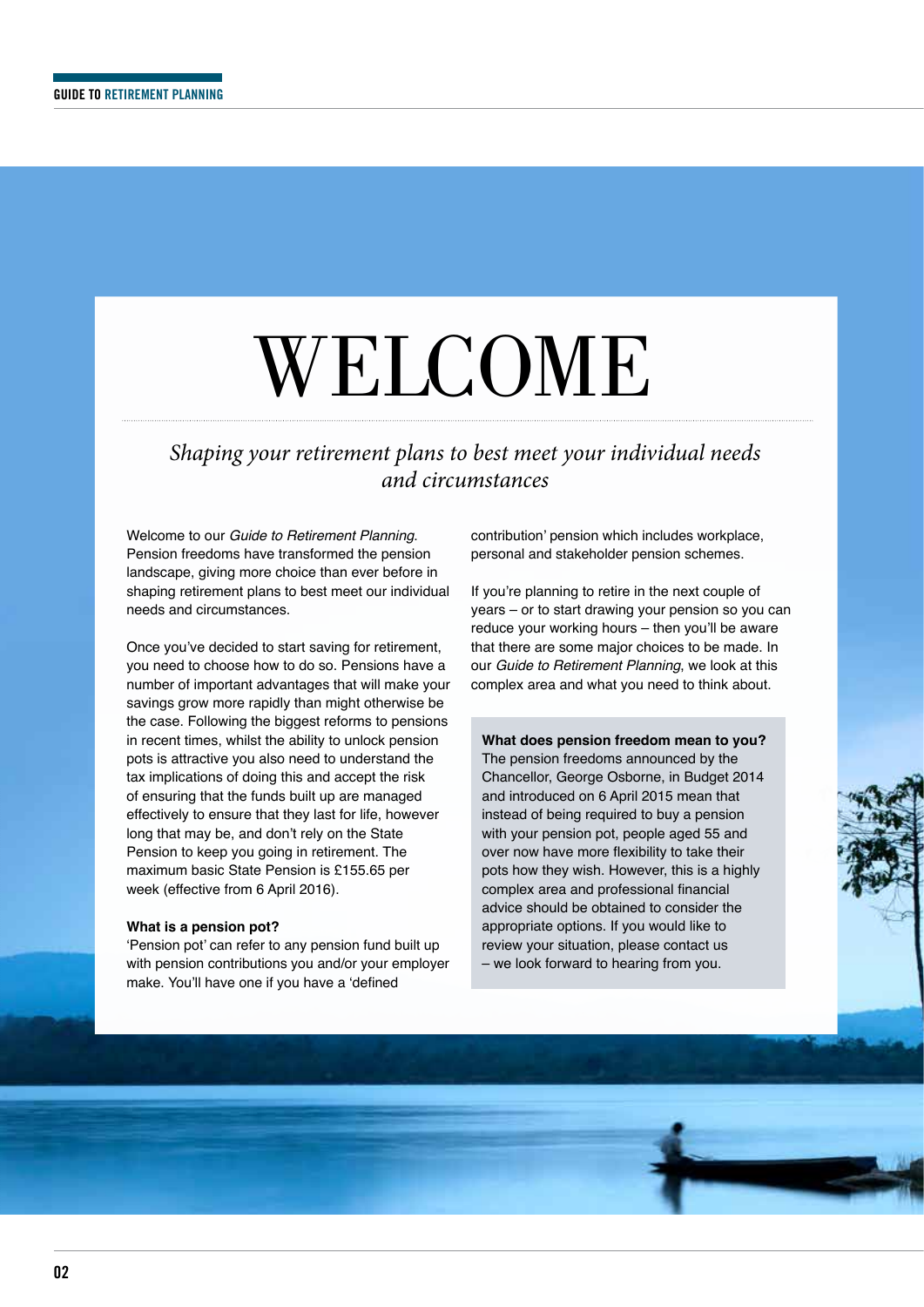

#### **Welcome**

 $04$ 

14

18

Shaping your retirement plans to best meet your individual needs and circumstances

**Pension freedoms** The most radical changes to pensions in almost a hundred years

06 **Tax relief and pensions** Annual and lifetime limits

08 **Lifetime allowance** Value of payouts from pension schemes

10 **State Pension** New rule changes

12 **Defined contribution pension schemes** Providing an income in retirement

**Defined benefit pension schemes** Secure income for life

15 **Personal pensions** Saving tax-efficiently for retirement

16 **Self-invested personal pensions** Providing greater flexibility with the investments you can choose

> **Using your pension pot** More choice and flexibility than ever before

*The pension freedoms announced by the Chancellor, George Osborne, in Budget 2014 and introduced on 6 April 2015 mean that instead of being required to buy a pension with your pension pot, people aged 55 and over now have more flexibility to take their pots how they wish.*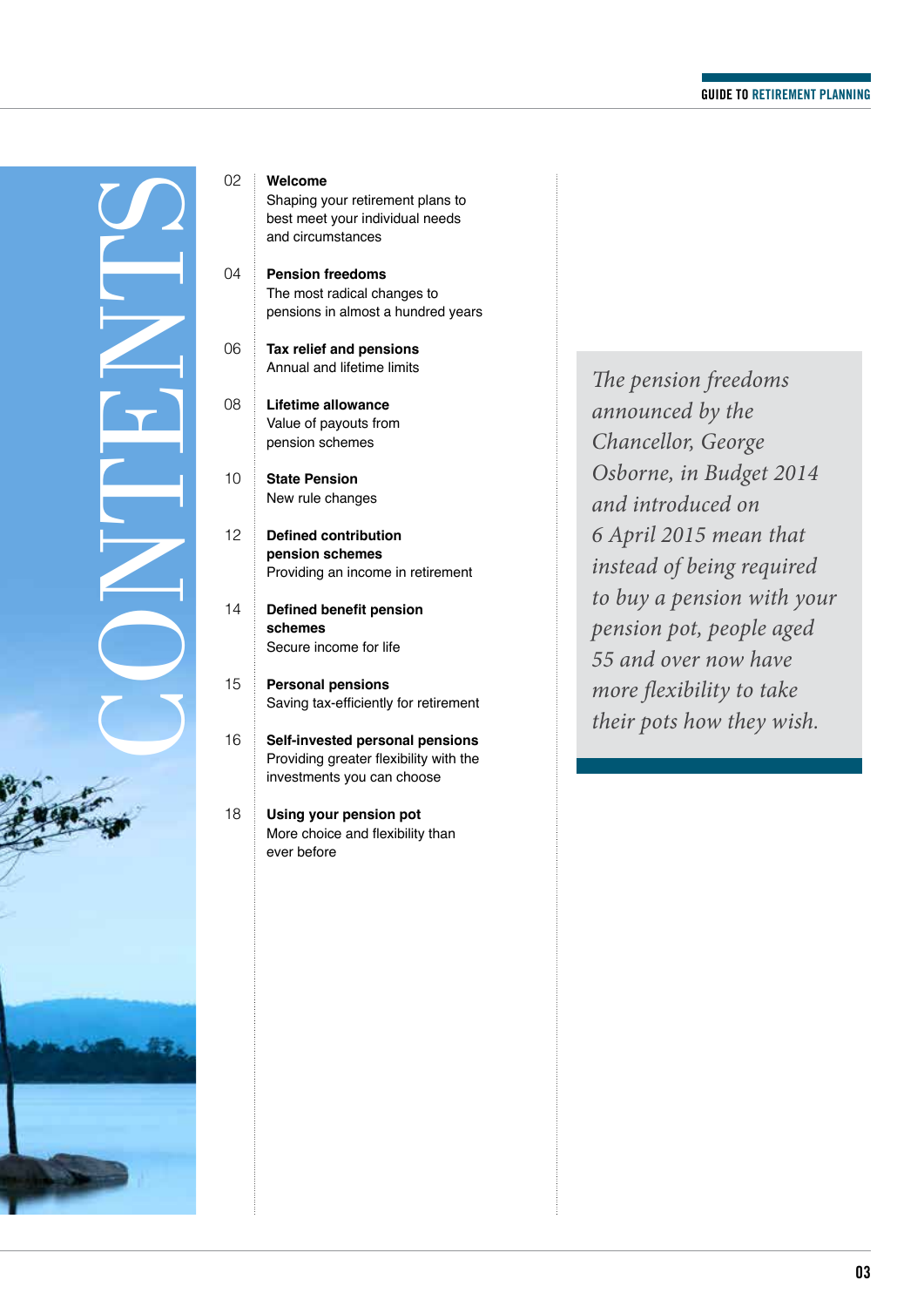## PENSION FREEDOMS

*The most radical changes to pensions in almost a hundred years*

In April 2015, the Government introduced the most radical changes to pensions in almost a hundred years. Now individuals from the age of 55 with a defined contribution pension can now access their entire pension flexibly if they wish.

The pension freedoms announced by the Chancellor, George Osborne, in Budget 2014 and introduced on 6 April 2015 mean that instead of being required to buy a pension with your money purchase pension pot, if you are aged 55 and over you now have more flexibility to take your money how you wish. Generally, 25% of the pot is tax-free, and the remainder is subject to Income Tax at your current rate.

#### **Defined contribution (or money purchase) scheme**

A defined contribution (or money purchase) scheme is the most common type of pension. This involves you and/or your employer making regular payments to build up a pot of money.Your payments into the pension pot are enhanced by tax relief at your highest rate of Income Tax. If the scheme is a workplace pension, you may also receive contributions into the pot from your employer. You can also set up a private pension such as a stakeholder pension.

The majority of people at retirement prior to the introduction of pension freedoms had only one realistic option, which was to buy an annuity. Today you have a much greater choice about how you spend your pension – but there are also greater risks involved if you get it wrong.

### **Make sure your pension savings last**

Pension freedom means the responsibility is up to you to make sure your pension savings last as long as you need them to. Typically this could be between 20 and 30 years, or even longer, which is why it is essential to obtain professional financial advice. Retirement has always been one of the biggest financial decisions you will make in your lifetime, and it is now much more complicated.

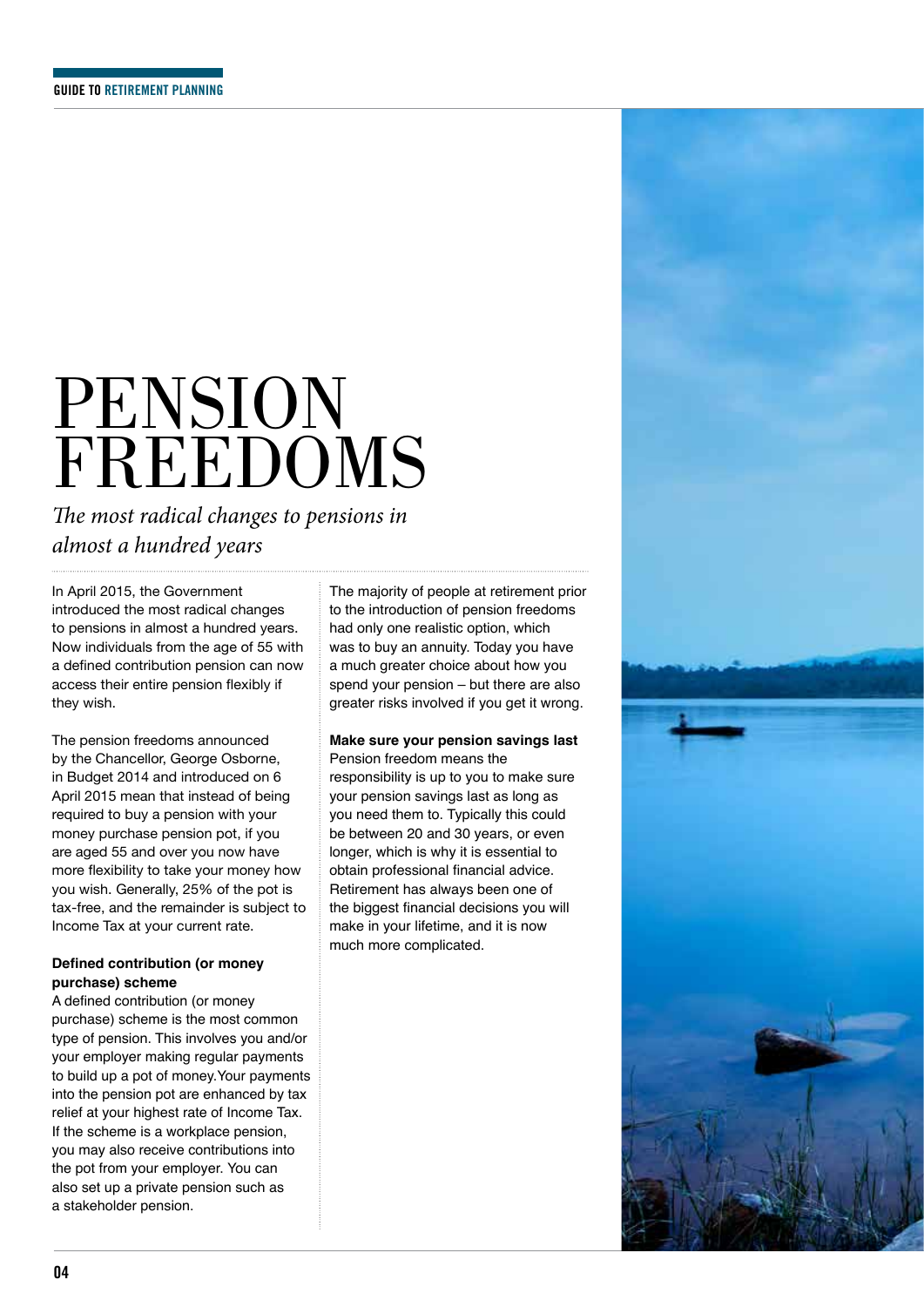#### **GUIDE TO RETIREMENT PLANNING**

*In April 2015, the Government introduced the most radical changes to pensions in almost a hundred years. Now, individuals from the age of 55 with a defined contribution pension can now access their entire pension flexibly if they wish.*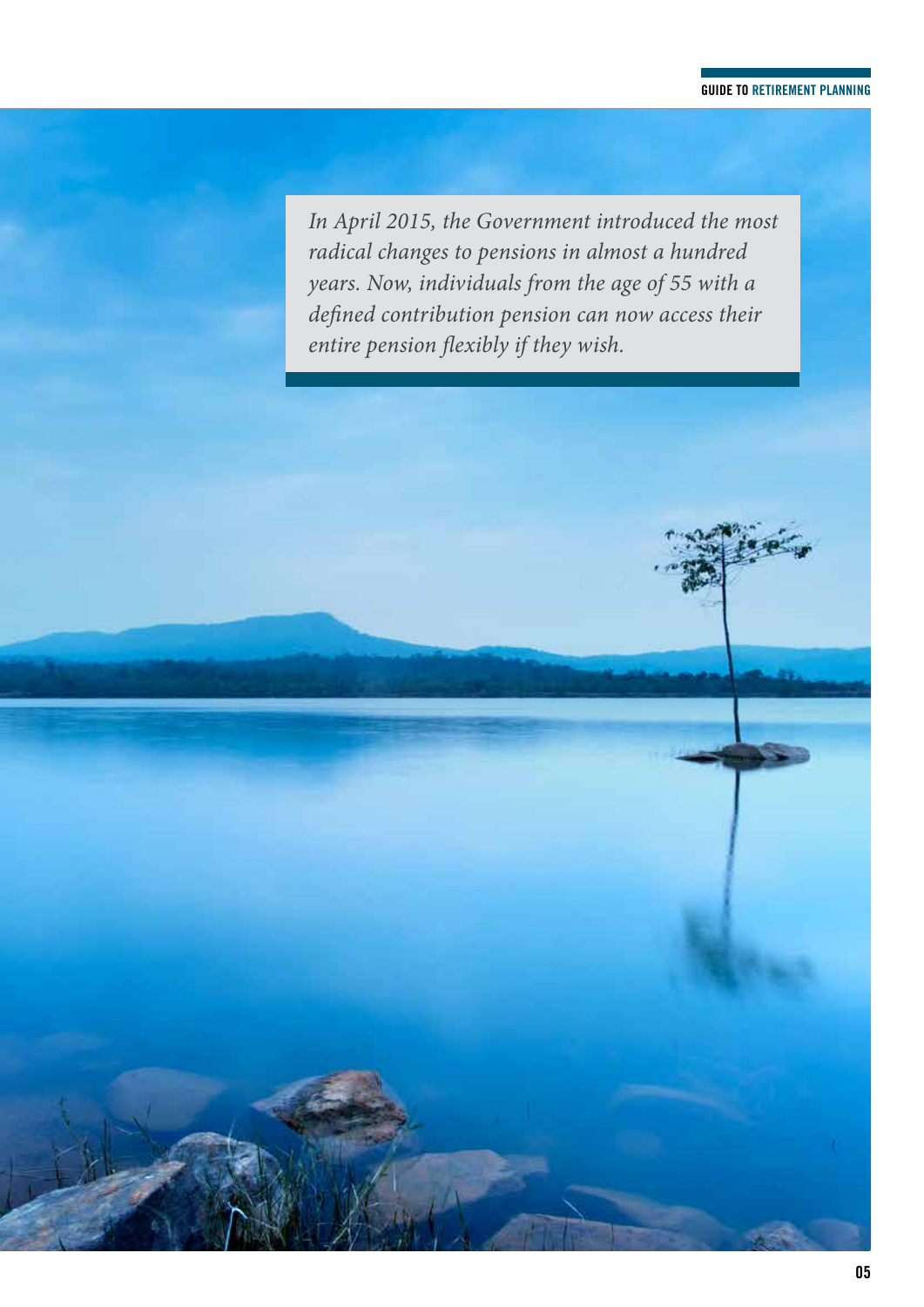*If you're a UK taxpayer, in the tax year 2016/17 the standard rule is that you'll get tax relief on pension contributions of up to 100% of your earnings or a £40,000 annual allowance, whichever is lower.*

## TAX RELIEF AND PENSIONS

### *Annual and lifetime limits*

Tax relief means some of your money that would have gone to the Government as tax goes into your pension instead. You can put as much as you want into your pension, but there are annual and lifetime limits on how much tax relief you get on your pension contributions.

#### **Tax relief on your annual pension contributions**

If you're a UK taxpayer, in the tax year 2016/17 the standard rule is that you'll get tax relief on pension contributions of up to 100% of your earnings or a £40,000 annual allowance, whichever is lower.

For example, if you earn £20,000 but put £25,000 into your pension pot (perhaps by topping up earnings with some savings), you'll only get tax relief on £20,000.

Similarly, if you earn £60,000 and want to put that amount in your pension scheme in a single year, you'll normally only get tax relief on £40,000.

Any contributions you make over this limit will be subject to Income Tax at the highest rate you pay.

However, you can carry forward unused allowances from the previous three

years, as long as you were a member of a pension scheme during those years.

But there is an exception to this standard rule. If you have a defined contribution pension, the annual allowance reduces to £10,000 in some situations.

From 6 April 2016, the £40,000 annual allowance is now reduced if you have an income of over £150,000, including pension contributions.

#### **The Money Purchase Annual Allowance (MPAA)**

In the tax year 2016/17, if you start to take money from your defined contribution pension, this can trigger a lower annual allowance of £10,000 (the MPAA). That means you'll only receive tax relief on pension contributions of up to 100% of your earnings or £10,000, whichever is lower.

Whether the lower £10,000 annual allowance applies depends on how you access your pension pot, and there are some complicated rules around this.

#### **The main situations when you'll trigger the MPAA are typically:**

• If you start to take ad-hoc lump sums from your pension pot

• If you put your pension pot money into an income drawdown fund and start to take income

#### **You will not trigger it if you take:**

- A tax-free cash lump sum and buy an annuity (an insurance product that gives you a guaranteed income for life)
- A tax-free cash lump sum and put your pension pot into an income drawdown product but don't take any income from it

You can't carry over any unused MPAA to another tax year.

The lower annual allowance of £10,000 only applies to contributions to defined contribution pensions. So, if you also have a defined benefit pension (this pays a retirement income based on your final salary and how long you have worked for your employer and includes final salary and career average pension schemes), you can still receive tax relief on up to £40,000 of contributions a year.

For example, if you earn £20,000 a year and you contribute £8,000 to your defined contribution pension for the tax year 2016/17, you'll receive tax relief on these contributions, plus you can still receive tax relief on up to £12,000 of contributions to your defined benefit pension.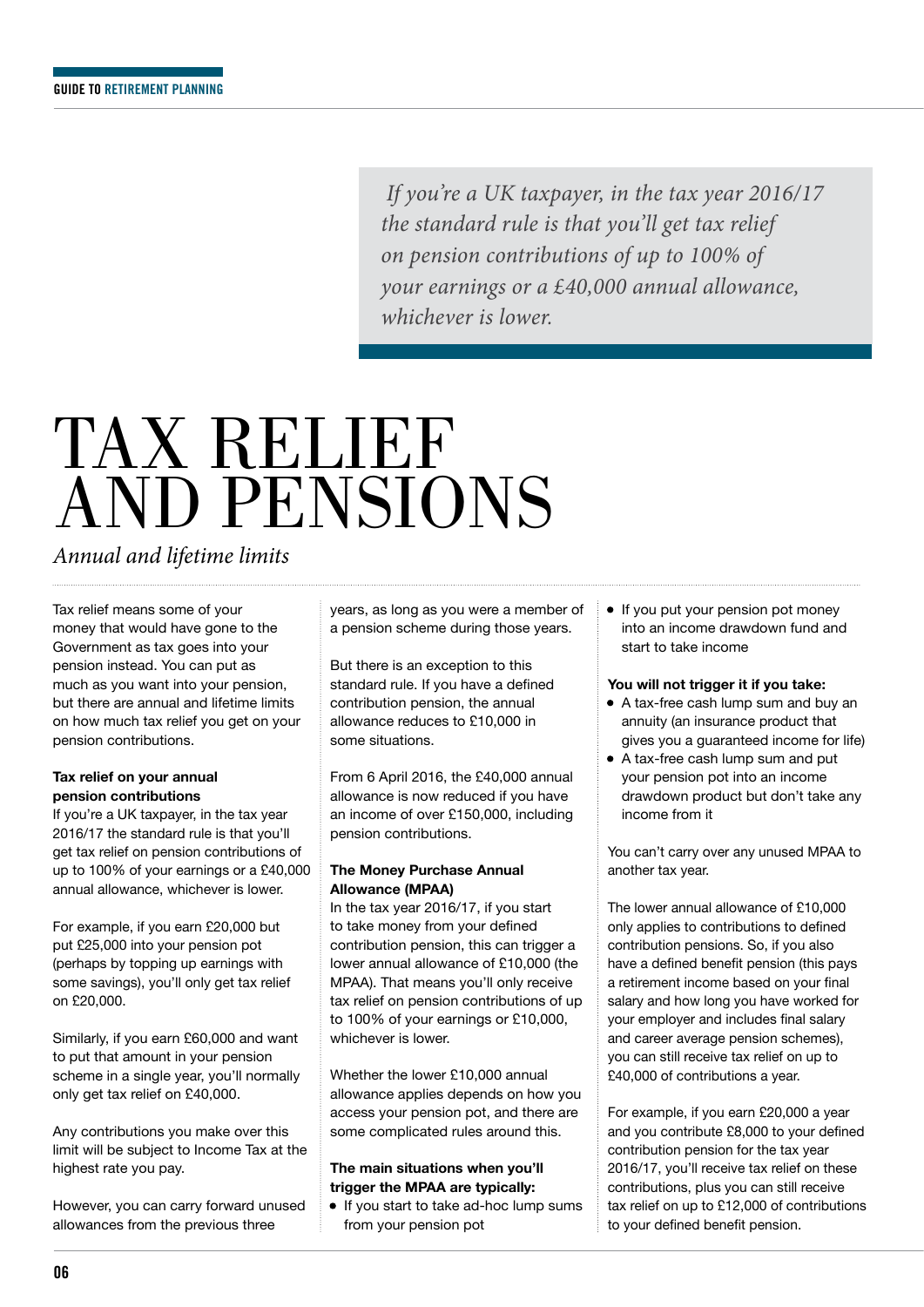#### **GUIDE TO RETIREMENT PLANNING**

If you earn £50,000 a year and you contribute £12,000 to your defined contribution pension for the tax year 2016/17, you'll receive tax relief on just £10,000 (and the other £2,000 will be subject to Income Tax). In addition, you can contribute up to £30,000 to your defined benefit pension and claim tax relief on this.

#### **Tax relief if you're a non-taxpayer**

If you are not earning enough to pay Income Tax, you can still receive tax relief on pension contributions up to a maximum of £3,600 a year or 100% of earnings, whichever is greater, subject to your annual allowance. For example, if you have relevant income below £3,600, the maximum you can pay in is £2,880, and the Government will top up your contribution to make it £3,600.

#### **How much can you build up in your pension?**

A lifetime allowance puts a limit on the value of pension benefits that you can receive without having to pay a tax charge. The lifetime allowance is £1m for the tax year 2016/17. Any amount above this is subject to a tax charge of 25% if paid as pension or 55% if paid as a lump sum.

#### **Workplace pensions, automatic enrolment and tax relief**

Since October 2012, a system has been gradually phased in requiring employers to automatically enrol all eligible workers into a workplace pension. It requires a minimum total contribution, made up of the employer's contribution, the worker's contribution and the tax relief.

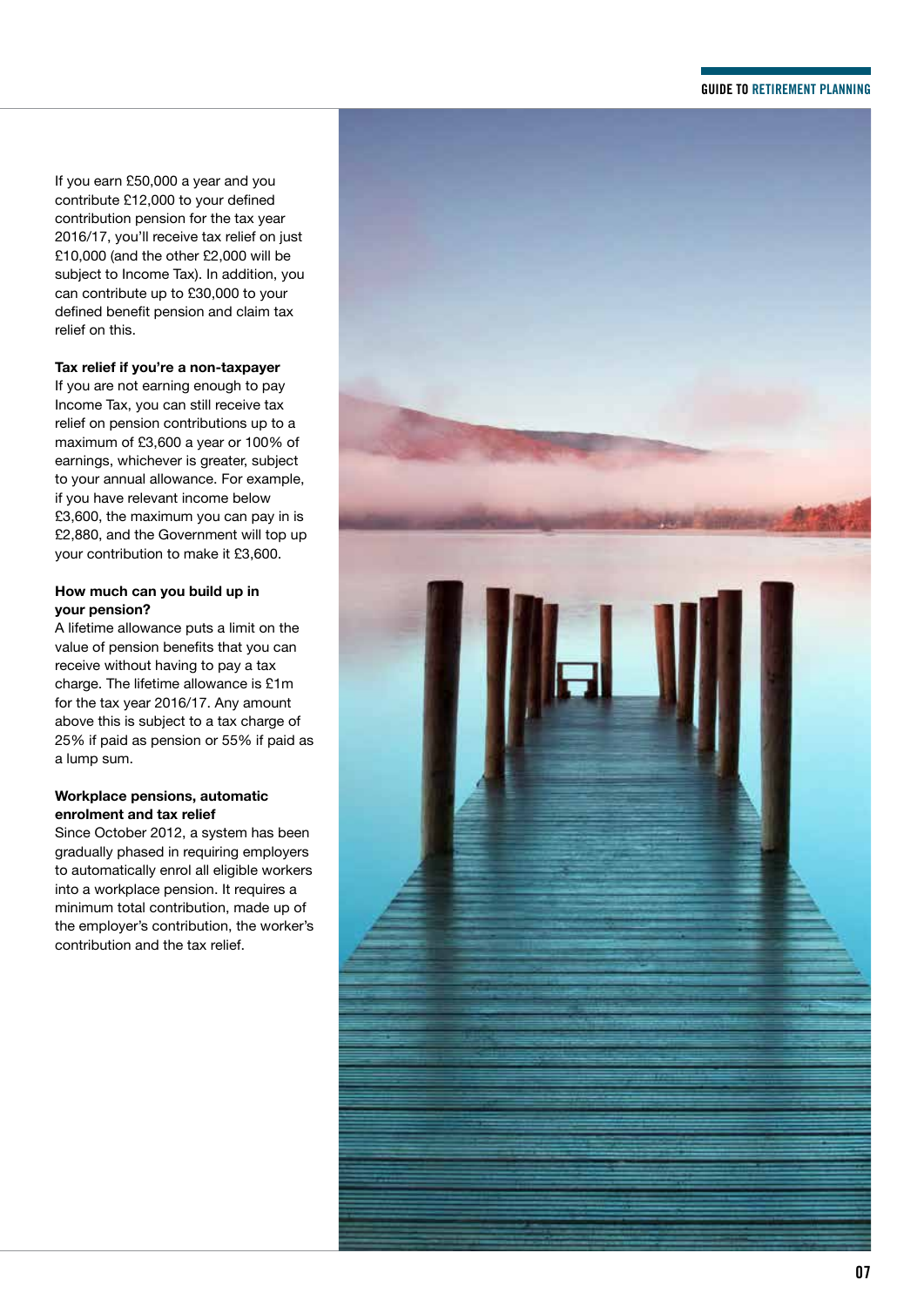*If you wish to avoid the lifetime allowance charge, it's important to monitor the value of your pensions, and especially the value of changes to any defined benefit pensions as these can be surprisingly large.*

## LIFETIME **ALLOWANCE**

*Value of payouts from pension schemes*

The lifetime allowance is a limit on the value of payouts from your pension schemes – whether lump sums or retirement income – that can be made without triggering an extra tax charge. The lifetime allowance for most people is £1m in the tax year 2016/17.

It applies to the total of all the pensions you have, including the value of pensions promised through any defined benefit schemes you belong to, but excluding your State Pension.

From 6 April 2018, the standard Lifetime Allowance will be indexed annually in line with the Consumer Prices Index (CPI).

#### **Protecting your lifetime allowance**

If your total pension savings exceeded £1m on 5 April 2016, you may be able to apply for protection under the Individual Protection 2016 and Fixed Protection 2016 schemes.

For those who had total pension savings that exceeded £1.25m on 5 April 2014 (before the threshold reduced), you may be able to apply for protection under the Individual Protection 2014 and Fixed Protection 2014 schemes. You have until 5 April 2017 to submit your application to Her Majesty's Revenue & Customs (HMRC) for these schemes.

#### **Working out if this applies to you**

Every time a payout from your pension schemes starts, its value is compared against your remaining lifetime allowance to see if there is additional tax to pay.

You work out the value of pensions differently depending on the type of scheme you are in. For defined contribution pension schemes, including all personal pensions, the value of your benefits will be the value of your pension pot used to fund your retirement income and any lump sum.

For defined benefit pension schemes, you calculate the total value by multiplying your expected annual pension by 20. In addition, you need to add to this the amount of any taxfree cash lump sum if it is additional to the pension. In many schemes, you would only get a lump sum by giving up some pension, in which case the value of the full pension captures the full value of your payouts. So you are likely to be affected by the lifetime allowance in 2016/17 if you are on track for a final salary pension (with no separate lump sum) of more than £50,000 a year or a salary-related pension over £37,500, plus the maximum tax-free cash lump sum.

Note that certain tax-free lump sum benefits paid out to your survivors if you die before age 75 also use up lifetime allowance. Whenever you start taking money from your pension, a statement from your scheme should tell you how much of your lifetime allowance you are using up.

#### **Charges if you exceed the lifetime allowance**

If the cumulative value of the payouts from your pension pots, including the value of the payouts from any defined benefit schemes, exceeds the lifetime allowance, there will be tax on the excess – called the 'lifetime allowance charge'.

The way the charge applies depends on whether you receive the money from your pension as a lump sum or as part of regular retirement income.

#### **Lump sums**

Any amount over your lifetime allowance that you take as a lump sum is taxed at 55%. Your pension scheme administrator should deduct the tax and pay it over to HMRC, paying the balance to you.

#### **Income**

Any amount over your lifetime allowance that you take as a regular retirement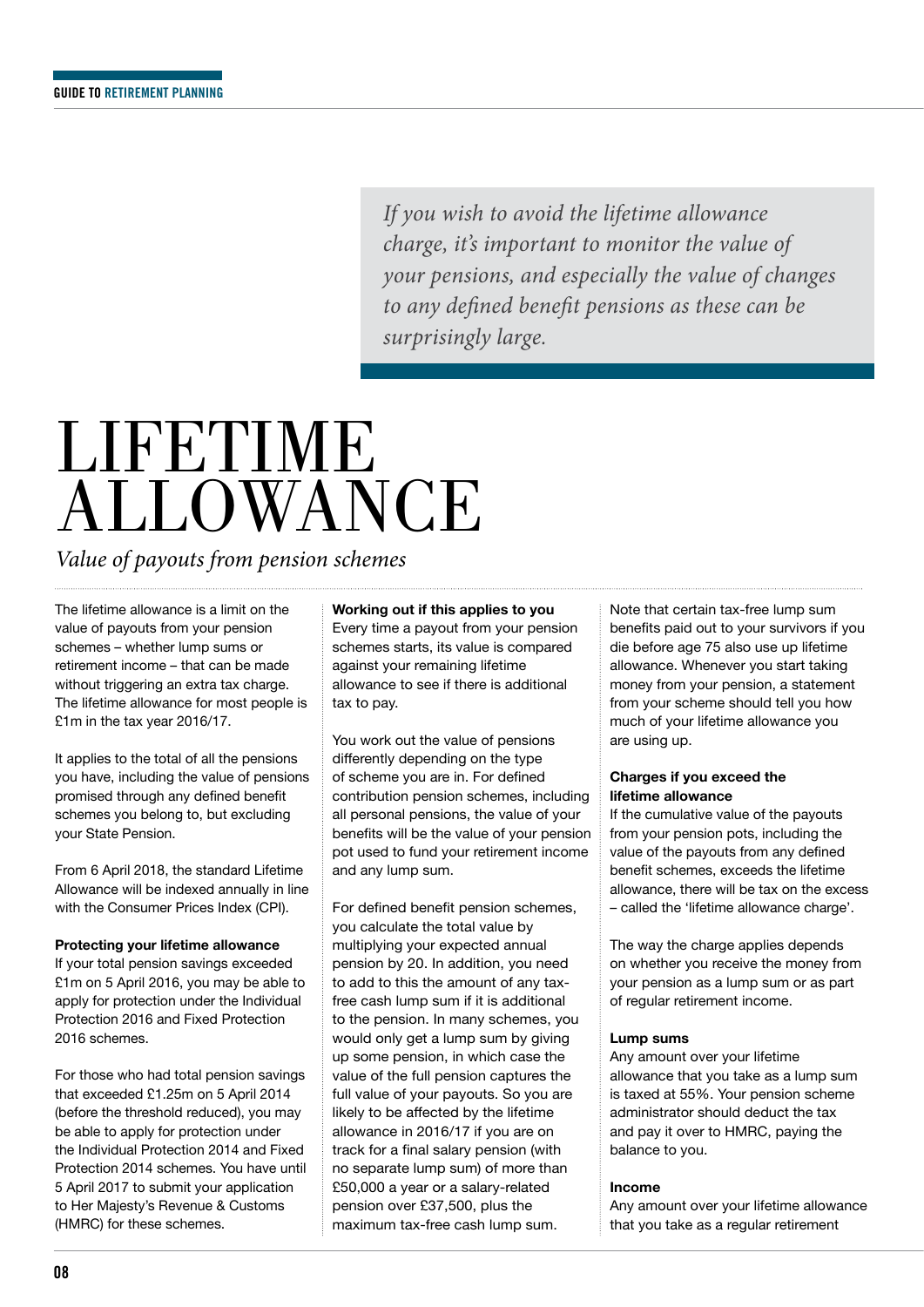income – for instance, by buying an annuity – attracts a lifetime allowance charge of 25%. This is on top of any tax payable on the income in the usual way.

For defined contribution pension schemes, your pension scheme administrator should pay the 25% tax to HMRC out of your pension pot, leaving you with the remaining 75% to use towards your retirement income.

For example, suppose someone who pays tax at the higher rate had expected to get £1,000 a year as income, but the 25% lifetime allowance reduced this to £750 a year. After Income Tax at 40%, the person would be left with £450 a year. This means the lifetime allowance charge and Income Tax combined have reduced the income by 55% – the same as the lifetime allowance charge had the benefits been taken as a lump sum instead of income.

For defined benefit pension schemes, your pension scheme may decide to pay the tax on your behalf and recover it from you by reducing your pension.

If you wish to avoid the lifetime allowance charge, it's important to monitor the value of your pensions, and especially the value of changes to any defined benefit pensions as these can be surprisingly large.

You may also wish to consider applying for protection if your pension savings are expected to exceed the lifetime allowance threshold.

#### **Individual Protection 2016**

#### **Availability**

Individual Protection 2016 (IP2016) is only available if the value of your pension savings on 5 April 2016 is over £1m.

IP2016 is also available to individuals who already have Enhanced Protection. Fixed Protection 2012, Fixed Protection 2014 or Fixed Protection 2016. However, you cannot hold both Primary Protection and IP2016.

#### **Level of protection**

IP2016 will give you a protected lifetime allowance equal to the value of your pension savings on 5 April 2016 – subject to an overall maximum – of £1.25m.

The protection rules are complicated, and the ways in which the protection can be lost differ depending on whether your retirement income (including lump sums) is provided from a defined contribution or a defined benefit pension scheme.

#### **Can you continue saving into a pension?**

Yes, you can continue saving into a pension, but any pension savings above the protected lifetime allowance will be liable for tax on the lifetime allowance charge.

#### **Fixed Protection 2016**

#### **Availability**

Fixed Protection 2016 (FP2016) is only available if the value of your pension savings on 5 April 2016 was over £1m.

Unlike IP2016, FP2016 is not available to any individual that holds Primary Protection, Enhanced Protection or Fixed Protection 2012/2014.

#### **Level of protection**

FP2016 will fix an individual's lifetime allowance at £1.25m instead of the new reduced £1m allowance.

#### **It is possible to lose this protection in certain circumstances. To avoid losing this protection, you must:**

- Make sure you opt out of automatic enrolment promptly – you usually have a one-month window to do this and get your contribution refunded
- Not make any further payments into any defined contribution pension scheme – if you do, you'll automatically lose your protection and revert back to the current limit
- Think carefully before continuing as an active member of a defined benefits scheme – opting out of active

membership and becoming a deferred member significantly reduces the risk of losing your protection. You may wish to discuss your options with a financial adviser

#### **Can you continue saving into a pension?**

No, you will have needed to stop saving into a pension or accruing benefits since 6 April 2016.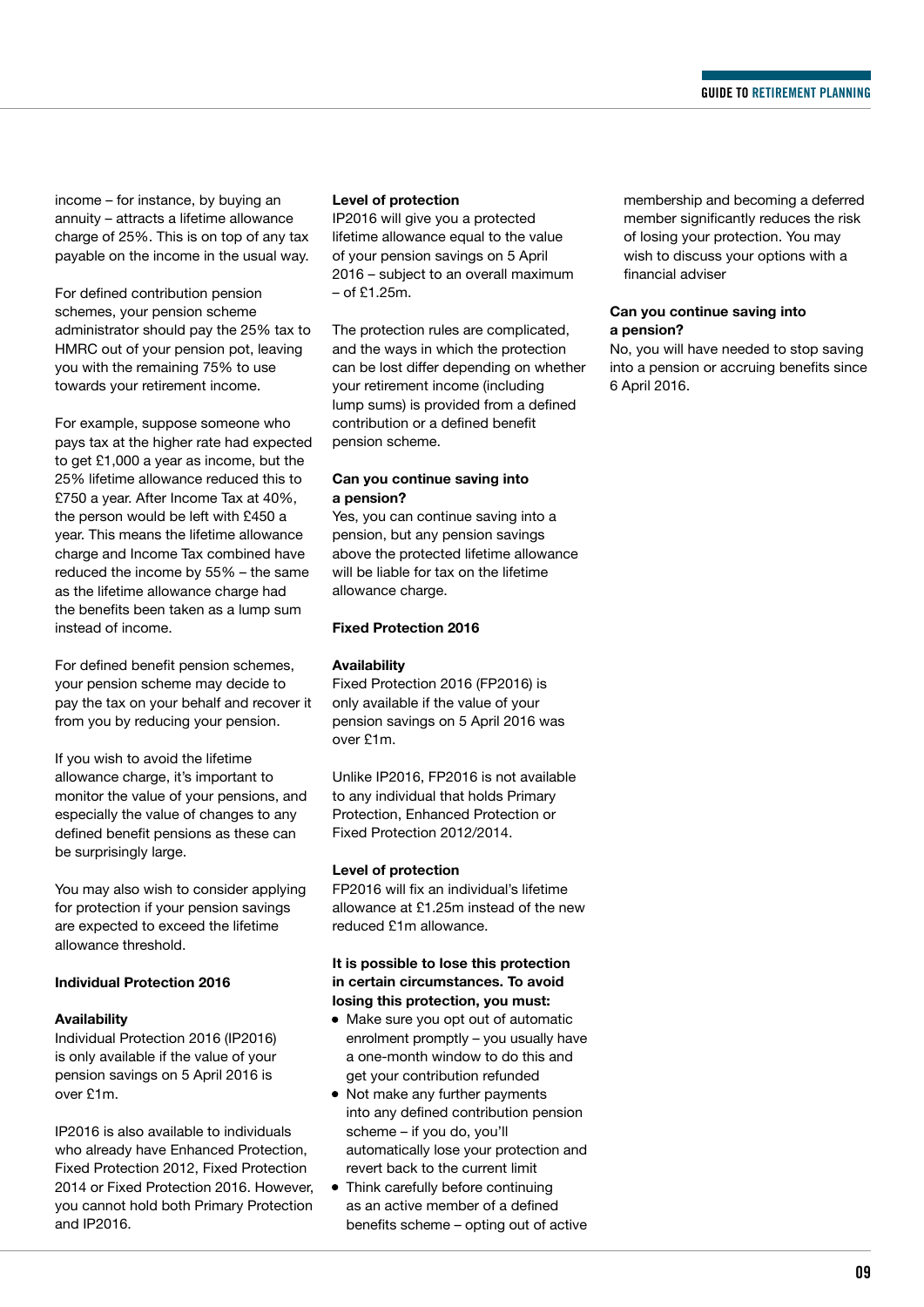## **STATE** PENSION

### *New rule changes*

The State Pension changed on 6 April 2016. If you reached State Pension age on or after that date, you'll now receive the new State Pension under the new rules. The aim of the new State Pension is to make it simpler to understand, but there are some complicated changeover arrangements which you need to know about if you've already made contributions under the previous system.

#### **Key changes**

For many retired people, the State Pension forms the core of their income, together with any workplace or personal pension provision that they have. The new State Pension is a regular payment from the Government that you can claim if you reach State Pension age on or after 6 April 2016. You will receive the new State Pension if you're eligible and a man born on or after 6 April 1951, or a woman born on or after 6 April 1953.

If you reached State Pension age before 6 April 2016, you'll receive the State Pension under the old rules. You can still get a State Pension if you have other income such as a personal pension or a workplace pension.

The basic and additional State Pensions have been replaced by a flat-rate, singletier new State Pension with a full level

of £155.65 per week, and depending on your personal circumstances this may be subject to tax. Your National Insurance record is used to calculate your new State Pension, and you'll usually need ten qualifying years to get any new State Pension.

#### **For ten years, at least one or more of the following must have applied to you:**

- You were working and paid National Insurance contributions
- You were receiving National Insurance credits, for example, due to unemployment, sickness or as a parent or carer
- You were paying voluntary National Insurance contributions

If you've lived or worked abroad, you may still be able to get some new State Pension. You may also qualify if you've paid married women's or widow's reduced rate contributions, but you'll need 35 qualifying years to get the full new State Pension.

#### **Higher or lower**

The amount you receive can be higher or lower depending on your National Insurance record, and it will only be higher if you have over a certain amount of Additional State Pension. You don't have to stop working when you reach State



Deferring the new State Pension means that you may receive extra State Pension when you do claim it. The extra amount is paid with your State Pension (for example, every four weeks) and may be taxable. Deferring your State Pension could affect your other benefits and tax credits.

You'll need to defer for at least nine weeks – your State Pension will increase by 1% for every nine weeks you put off claiming. This works out at just under 5.8% for every full year you put off claiming. After you claim, the extra amount you get because you deferred will usually increase each year. The rules for deferring are the same if you live in the EU and EEA, Gibraltar or Switzerland, or a country that the UK has a social security agreement with.

#### **Different rules**

There are different rules if you live in another country. The extra amount you get for deferring is calculated by taking your State Pension rate at the time you reach State Pension age, or when you move abroad. The extra amount also won't increase after you claim.

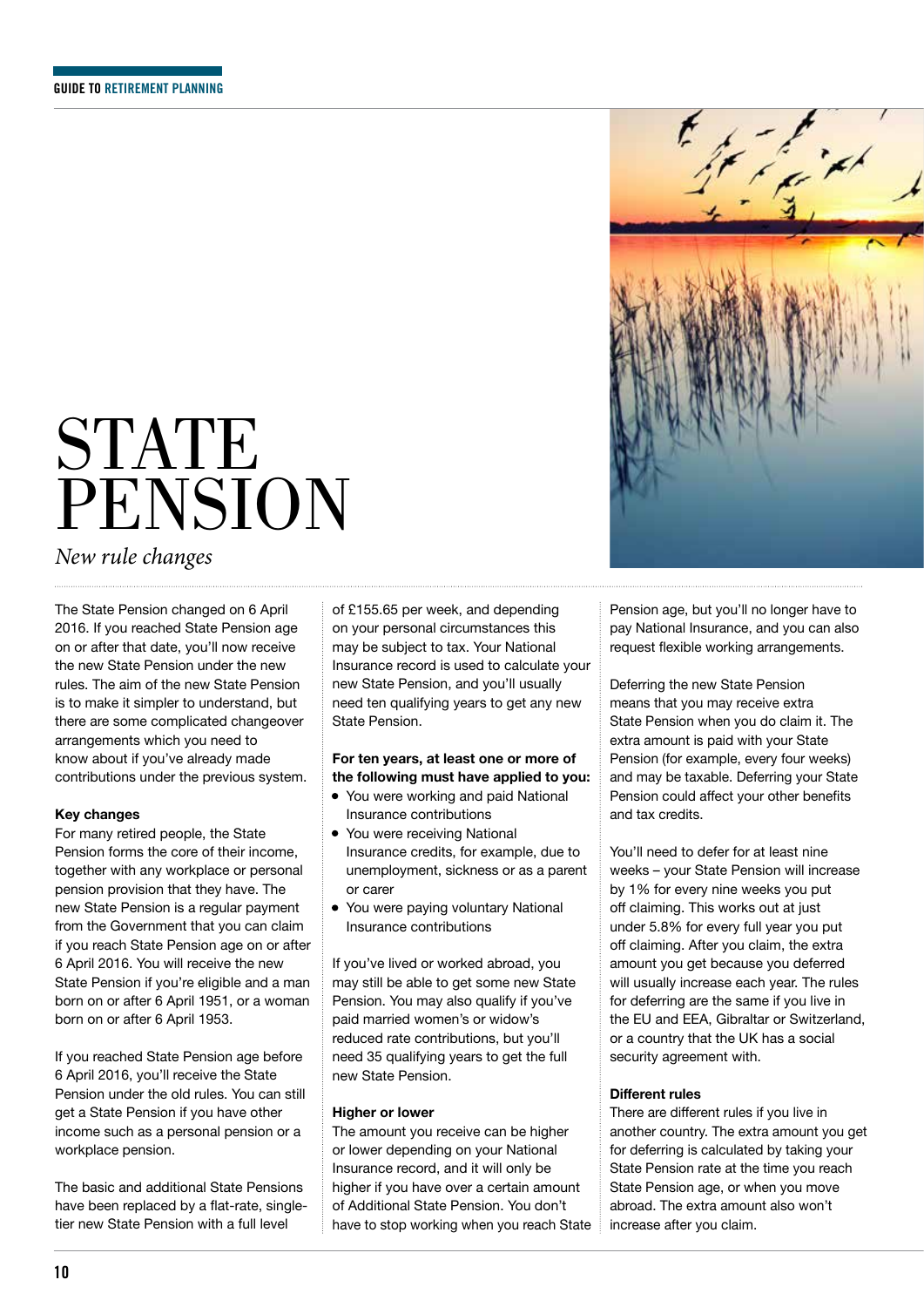#### **GUIDE TO RETIREMENT PLANNING**



You can claim your new State Pension even if you carry on working. However, you have the option to defer, which can increase the amount you get. If you're eligible for a State Pension from the Isle of Man, you'll need to claim it separately from your new UK State Pension.

On 6 April 2016, these rules changed so that if you were contracted out, you'll no longer be contracted out and you'll pay more National Insurance (the standard amount).

#### **Contracted out**

The new system sees the end of the Additional State Pension (or State Second Pension [S2P]) and the State Earnings-Related Pension Scheme (SERPS). You should check your previous payslips to see if you have been contracted out. You will have been contracted out if the National Insurance contributions line has the letter D or N next to it, and remain contracted in if it has a letter A. If there's a different letter, you should check this with your employer or pension provider. You will have paid National Insurance at a lower rate if you were contracted out.

You're more likely to have been contracted out if you worked in the public sector, for example, the NHS, local councils, fire services, the civil service, teaching, police forces or the armed forces.

You may also be able to inherit an extra payment on top of your new State Pension if you're widowed, but you will not be able to inherit anything if you remarry or form a new registered civil partnership before you reach State Pension age.

*Deferring the new State Pension means that you may receive extra State Pension when you do claim it. The extra amount is paid with your State Pension (for example, every four weeks) and may be taxable.*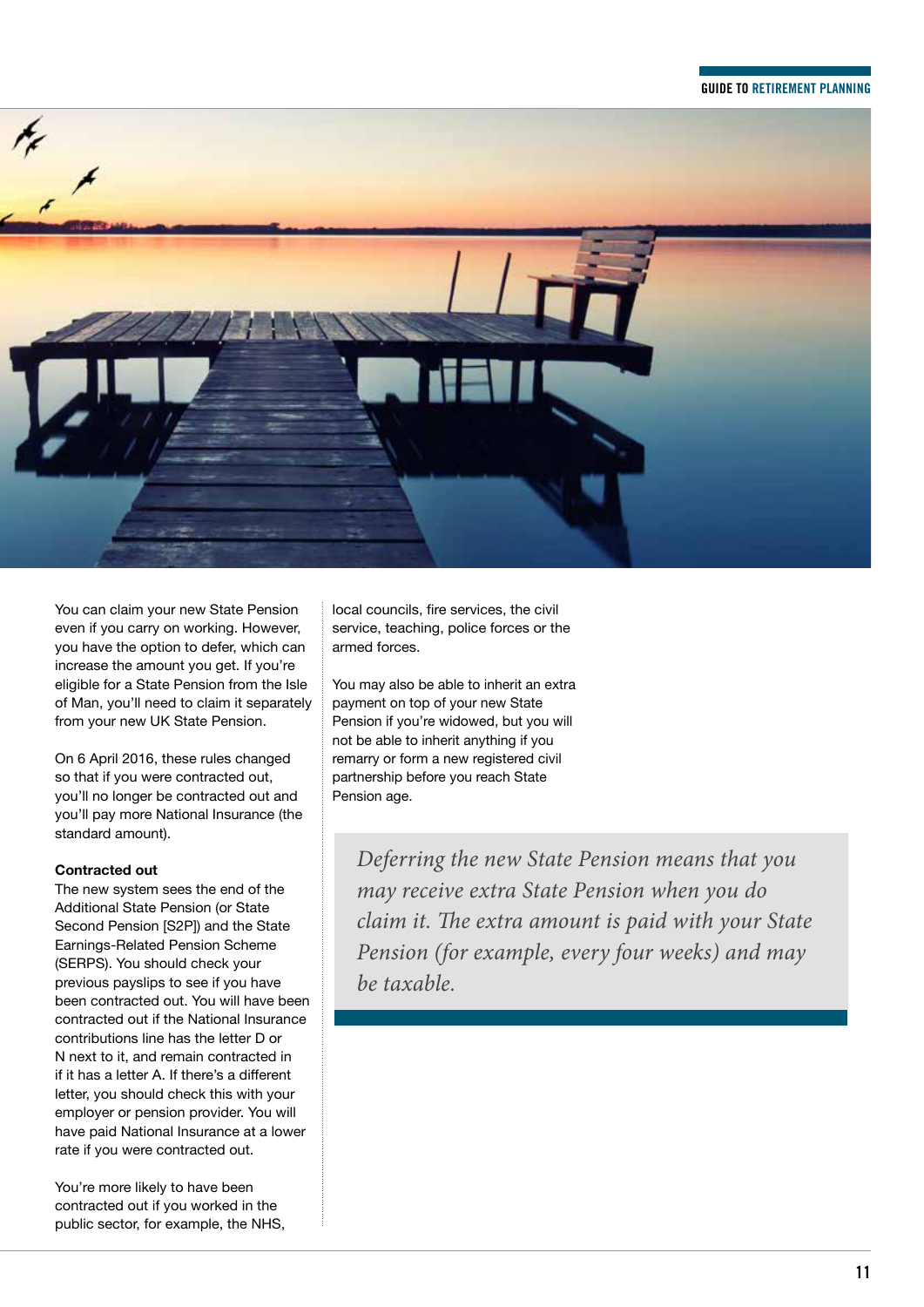## DEFINED **CONTRIBUTION** PENSION SCHEMES

*Providing an income in retirement*

With a defined contribution pension, you build up a pot of money that you can then use to provide an income in retirement. Unlike defined benefit schemes, which promise a specific income, the income you might get from a defined contribution scheme depends on factors including the amount you pay in, the fund's investment performance and the choices you make at retirement.

Defined contribution pensions build up a pension pot using your contributions and your employer's contributions (if applicable), plus investment returns and tax relief. If you're a member of the scheme through your workplace, then your employer usually deducts your contributions from your salary before it is taxed. If you've set the scheme up for yourself, you arrange the contributions yourself.

The fund is usually invested in stocks and shares, along with other investments, with the aim of growing it over the years before you retire. You can usually choose from a range of funds to invest in. Remember though that the value of investments can go up or down.

#### **The size of your pension pot and amount of income you receive when you retire will depend on:**

- How much you pay into your pot
- How long you save for
- How much your employer pays in (if a workplace pension)
- How well your investments have performed
- What charges have been taken out of your pot by your pension provider
- How much you take as a cash lump sum
- The choices you make when you retire
- Annuity rates at the time you retire if you choose the annuity route

When you retire, your pension provider will usually offer you a retirement income (an annuity) based on your pot size, but you don't have to take this and it isn't your only option.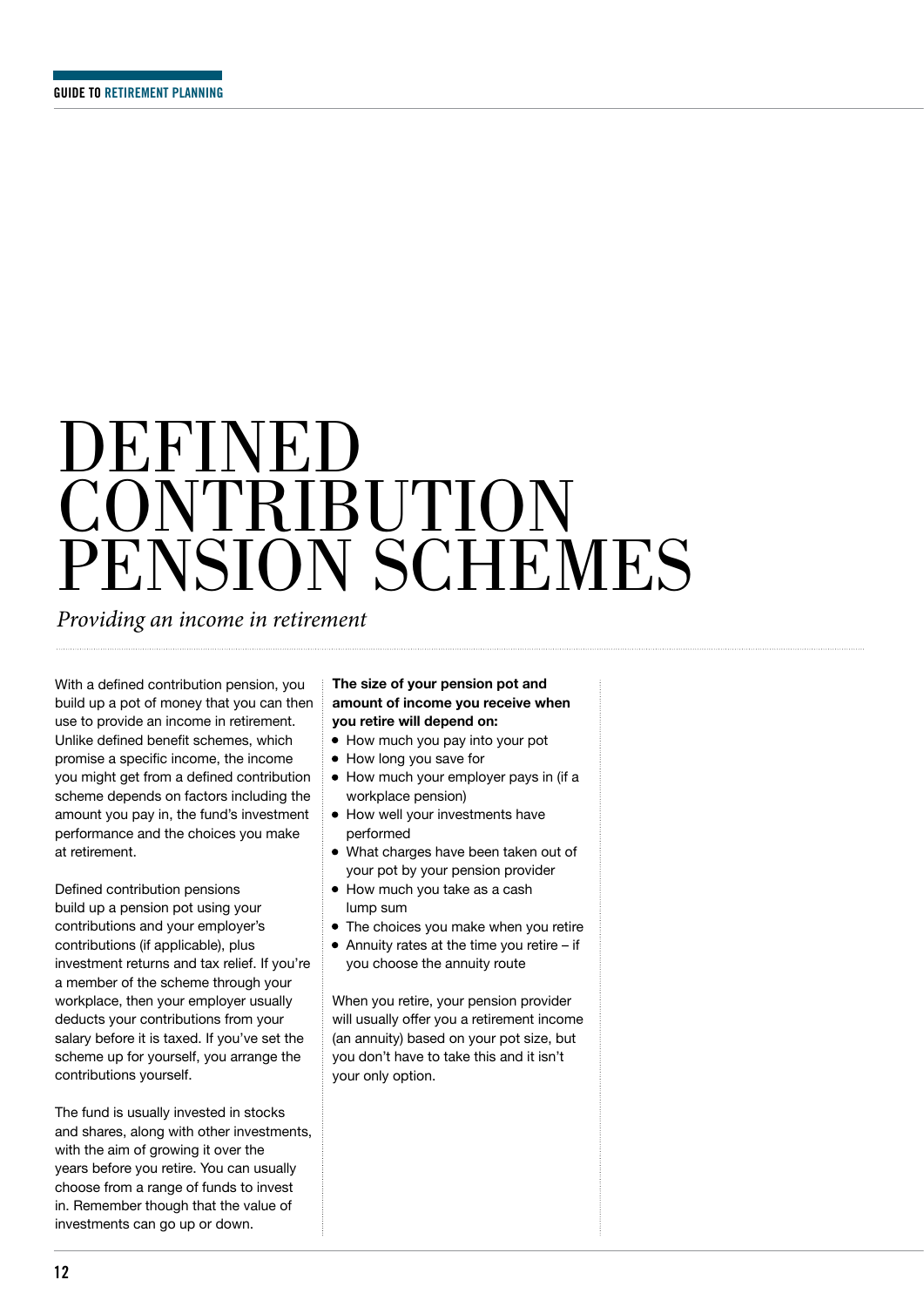*Defined contribution pensions build up a pension pot using your contributions and your employer's contributions (if applicable), plus investment returns and tax relief.*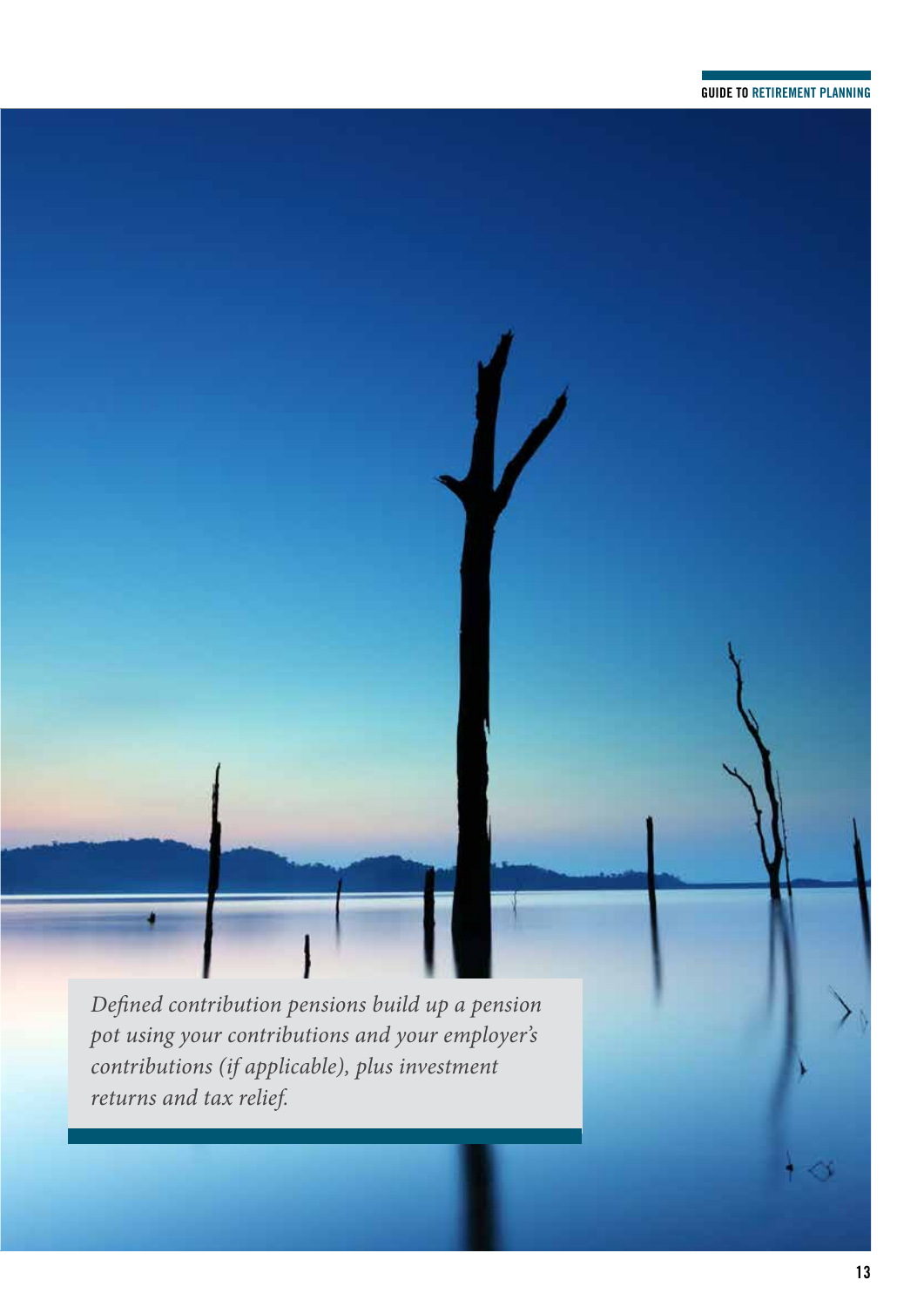### DEFINED BENEFIT PENSION SCHEMES

*Secure income for life*

A defined benefit pension scheme is one where the amount paid to you is set using a formula based on how many years you've worked for your employer and the salary you've earned rather than the value of your investments. If you work or have worked for a large employer or in the public sector, you may have a defined benefit pension.

Defined benefit pensions pay out a secure income for life, which increases each year. They also usually pay a pension to your spouse or registered civil partner and/or your dependants when you die.

#### **The pension income they pay is based on:**

- The number of years you've been a member of the scheme – known as 'pensionable service'
- Your pensionable earnings this could be your salary at retirement (known as 'final salary'), or salary averaged over a career ('career average') or some other formula
- The proportion of those earnings you receive as a pension for each year of membership – this is called the 'accrual rate', and some commonly used rates are 1/60th or 1/80th of your pensionable earnings for each year of pensionable service

These schemes are run by trustees who look after the interests of the scheme's members. Your employer contributes to the scheme and is responsible for ensuring there is enough money at the time you retire to pay your pension income.

Check your latest pension statement to get an idea of how much your pension income may be. If you haven't got one, ask your pension administrator to send you one. Statements vary from one scheme to another, but they usually show your pension based on your current salary, how long you've been in the scheme and what your pension might be if you stay in the scheme until the scheme's normal retirement age.

If you've left the scheme, you'll still receive a statement every year showing how much your pension is worth. In most cases, this pension will increase by a set amount each year up until retirement age. Contact your pension administrator if you're not receiving your annual statement.

When you take your pension, you can usually choose to take up to 25% of the value of your pension as a tax-free lump sum. With most schemes, your pension income is reduced if you take this tax-free cash. The more you take, the lower your income. But some schemes, particularly public sector pension schemes, pay a tax-free lump sum automatically and in addition to the pension income.

Make sure you understand whether the pension shown on your statement is the amount you'll get before or after taking a tax-free lump sum. Also, don't forget that your actual pension income will be taxable.

Most defined benefit schemes have a normal retirement age of 65. This is usually the age at which your employer stops paying contributions to your

pension and when your pension starts to be paid.

If your scheme allows, you may be able to take your pension earlier (from the age of 55), but this can reduce the amount you get quite considerably. It's possible to take your pension without retiring.

Again, depending on your scheme, you may be able to defer taking your pension, and this might mean you get a higher income when you do take it. Check with your scheme for details.

Once your pension starts to be paid, it will increase each year by a set amount – your scheme rules will tell you by how much. It will continue to be paid for life. When you die, a pension may continue to be paid to your spouse, registered civil partner and/or dependants. This is usually a fixed percentage (for example, 50%) of your pension income at the date of your death.

You may be able to take your whole pension as a cash lump sum. If you do this, up to 25% of the sum will be tax-free, and the rest will be subject to Income Tax.

#### **You can usually do this from age 55 (or earlier if you're seriously ill) and in the following circumstances:**

- You can take the whole of your pension as cash if the total value of all your pension savings is less than £30,000
- You can take your pension as cash if it's worth less than £10,000, regardless of how much your other pension savings are. You can do this for up to three different pensions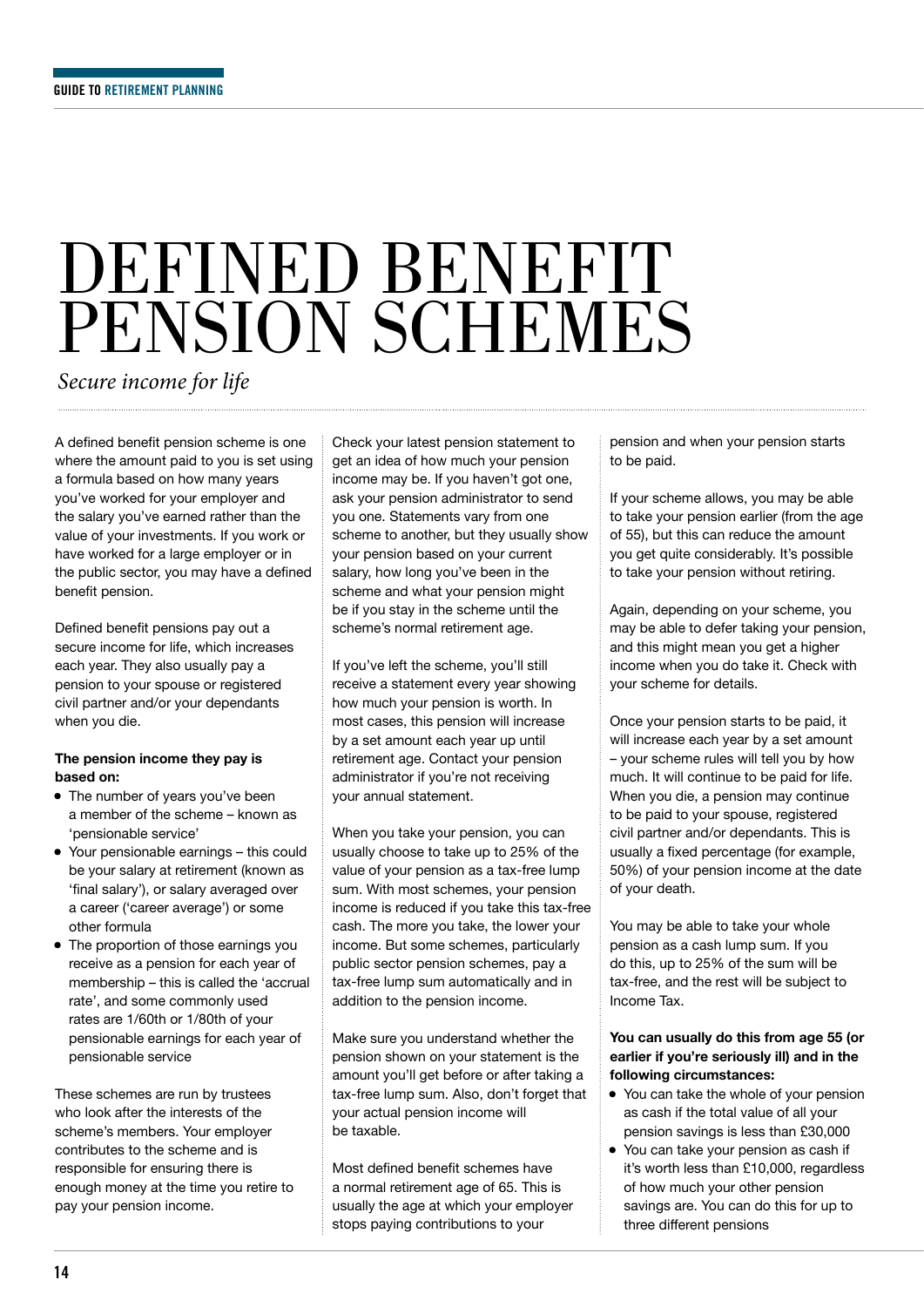## PERSONAL PENSIONS

*Saving tax-efficiently for retirement*

A personal pension is a type of defined contribution pension. You choose the provider and make arrangements for your contributions to be paid. If you haven't got a workplace pension, getting a personal pension could be a good way of saving for retirement.

Your pension provider will claim tax relief at the basic rate and add it to your pension pot. If you're a higher rate taxpayer, you'll need to claim the additional rebate through your tax return. You also choose where you want your contributions to be invested from a range of funds offered by your provider.

Your pension pot builds up in line with the contributions you make, investment returns and tax relief. The fund is usually invested in stocks and shares, along with other investments, with the aim of growing the fund over the years before you retire. You can usually choose from a range of funds to invest in.

#### **When you retire, the size of your pension pot when you retire will depend on:**

- How much you pay into your pension pot
- How long you save for
- How much, if anything, your employer pays in
- How well your investments have performed
- What charges have been taken out of your pot by your pension provider

Following changes introduced in April 2015, you now have more choice and flexibility than ever before over how and when you can take money from your pension pot.

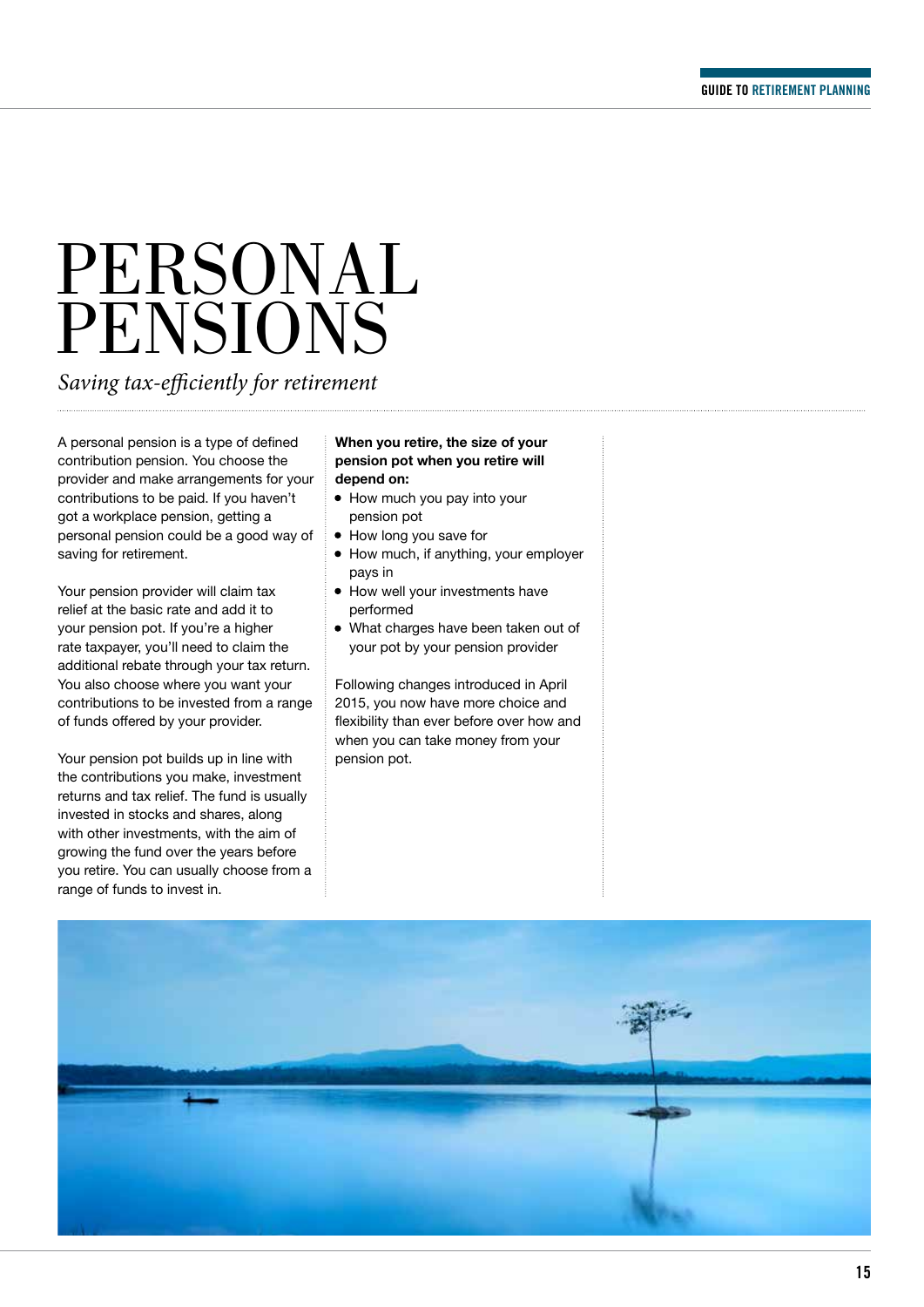## SELF-INVESTED PERSONAL PENSIONS

### *Providing greater flexibility with the investments you can choose*

A self-invested personal pension (SIPP) is a pension 'wrapper' that holds investments until you retire and start to draw a retirement income. It is a type of personal pension and works in a similar way to a standard personal pension. The main difference is that with a SIPP, you have greater flexibility with the investments you can choose.

With standard personal pension schemes, your investments are managed for you within the pooled fund you have chosen. SIPPs are a form of personal pension that give you the freedom to choose and manage your own investments. Another option is to pay an authorised investment manager to make the decisions for you.

SIPPs are designed for people who want to manage their own fund by dealing with, and switching, their investments when they want to. SIPPs can also have higher charges than other personal pensions or stakeholder pensions. For these reasons, SIPPs tend to be more suitable for large funds and for people who are experienced in investing.

#### **Most SIPPs allow you to select from a range of assets in which to invest, including:**

• Individual stocks and shares quoted

on a recognised UK or overseas stock exchange

- Government securities
- Unit trusts
- Investment trusts
- Insurance company funds
- Traded endowment policies
- Deposit accounts with banks and building societies
- Some National Savings and investment products
- Commercial property (such as offices, shops or factory premises)

These aren't all of the investment options that are available – different SIPP providers offer different investment options.

Residential property can't be held directly in a SIPP with the tax advantages that usually accompany pension investments. But, subject to some restrictions (including on personal use), residential property can be held in a SIPP through certain types of collective investments, such as real estate investment trusts, without losing the tax advantages. Not all SIPP providers accept this type of investment though.

New rules introduced in April 2015 mean you can access and use your pension

pot in any way you wish from age 55. However, SIPPs aren't appropriate for everyone, and you should seek professional advice if you are considering this option.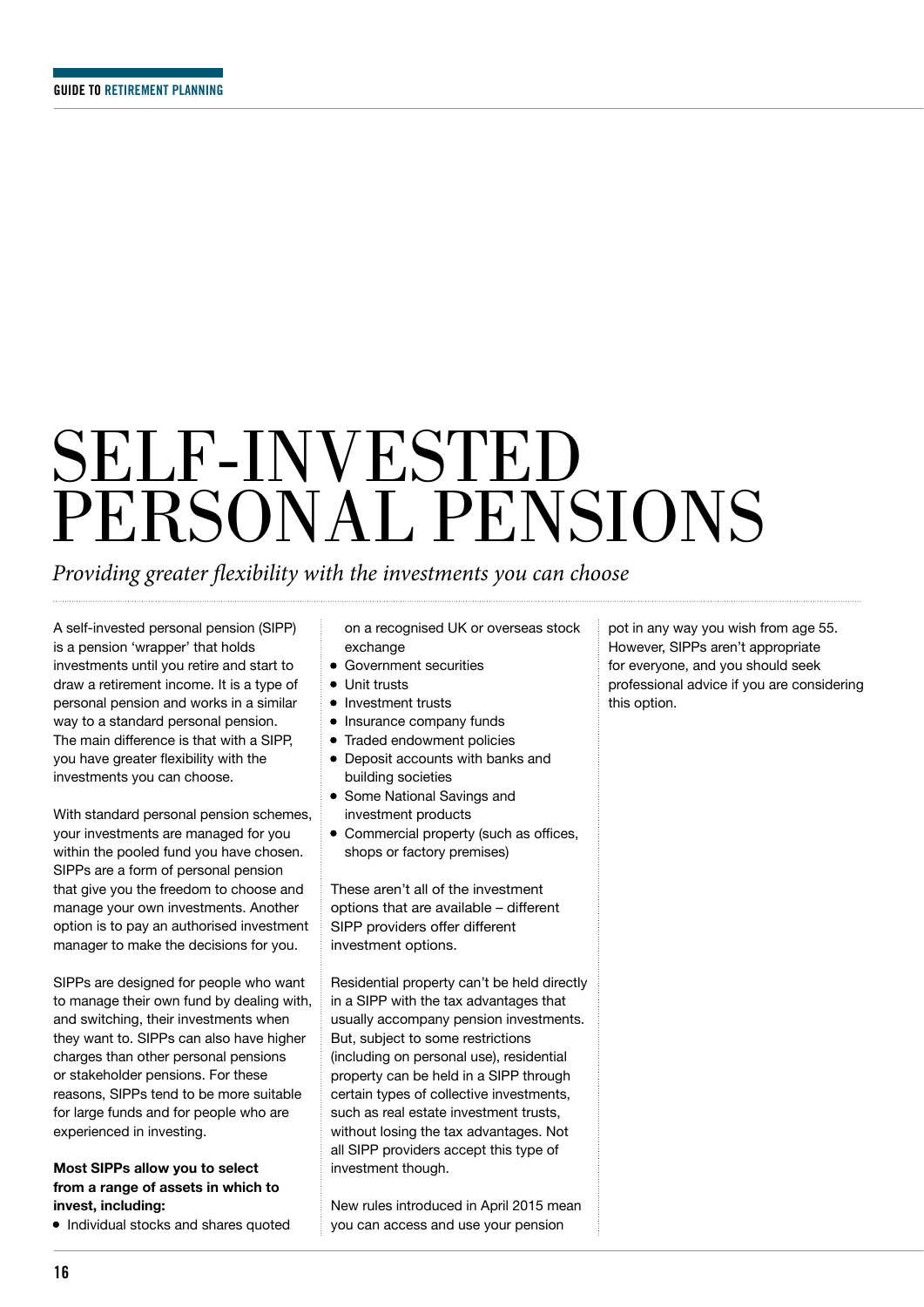#### **GUIDE TO RETIREMENT PLANNING**

*SIPPs are designed for people who want to manage their own fund by dealing with, and switching, their investments when they want to.*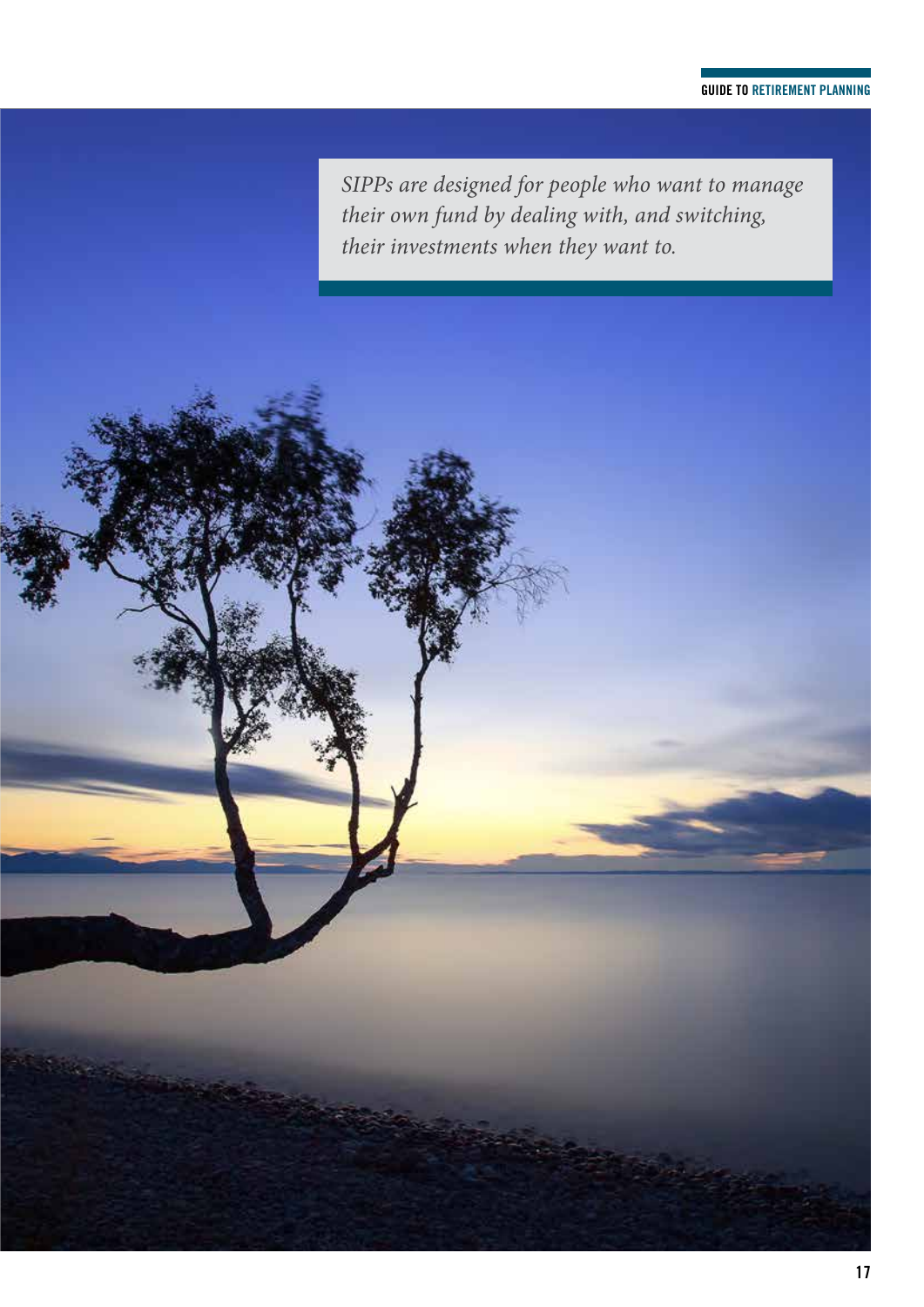*You may be able to delay taking your pension until a later date. Your pot then continues to grow tax-free, potentially providing more income once you access it.*

### USING YOUR PENSION POT

*More choice and flexibility than ever before*

Following changes introduced in April 2015, you now have more choice and flexibility than ever before over how and when you can take money from your pension pot, but it's essential to obtain professional advice to decide what the best course of action you should take, as this will be your retirement income for the rest of your life.

Changes introduced from April 2015 give you freedom over how you can use your pension pot(s) if you're 55 or over and have a pension based on how much has been paid into your pot (a defined contribution scheme).

There's a lot to consider when working out which option or combination will provide you and any dependants with a reliable and tax-efficient income throughout your retirement. Under the new flexible rules, you can mix any of the options below, using different parts of one pension pot or using separate or combined pots.

**Leave your pension pot untouched** You may be able to delay taking your pension until a later date. Your pot then continues to grow tax-free, potentially providing more income once you access it. If you already have enough income to

live on – either because you are carrying on working or you have other income from savings or investments to live on – you may be able to delay accessing your pension pot beyond your selected retirement date or your scheme's normal retirement date.

Your pot continues to grow tax-free until you need it – potentially providing more income once you start taking money out. If you want to build up your pension pot further, you can continue to get tax relief on pension savings of up to £40,000 each year (tax year 2016/17) until age 75. Be sure to check with your pension scheme or provider whether there are any restrictions or charges for changing your retirement date, and the process and deadline for telling them. Also check that you won't lose any income guarantees – for example, a guaranteed annuity rate (GAR) – by delaying your retirement date.

The value of pension pots can rise or fall. Remember to review where your pot is invested as you get closer to the time you want to retire and arrange to move it to less risky funds if necessary.

The longer you delay, the higher your potential retirement income; however, this could affect your future tax – and your

entitlement to benefits as you grow older, for example, long-term care costs.

You could instead delay taking some of your pension. For example, you may be able to arrange to retire gradually, or change to working part-time or flexibly and then draw part of your pension. If you want your pot to remain invested after the age of 75, you will need to check with your pension scheme or provider that they will allow this. If not, you may need to transfer to another scheme or provider who will.

#### **Buying a guaranteed income for life – an annuity**

You can choose to take up to a quarter (25%) of your pot as a one-off tax-free lump sum, and then convert the rest into a taxable income for life (an annuity). There are different lifetime annuity options and features to choose from that affect how much income you would get. You can also choose to provide an income for life for a dependant or other beneficiary after you die.

A lifetime annuity is a type of retirement income product that you buy with some or all of your pension pot. It guarantees a regular retirement income for life.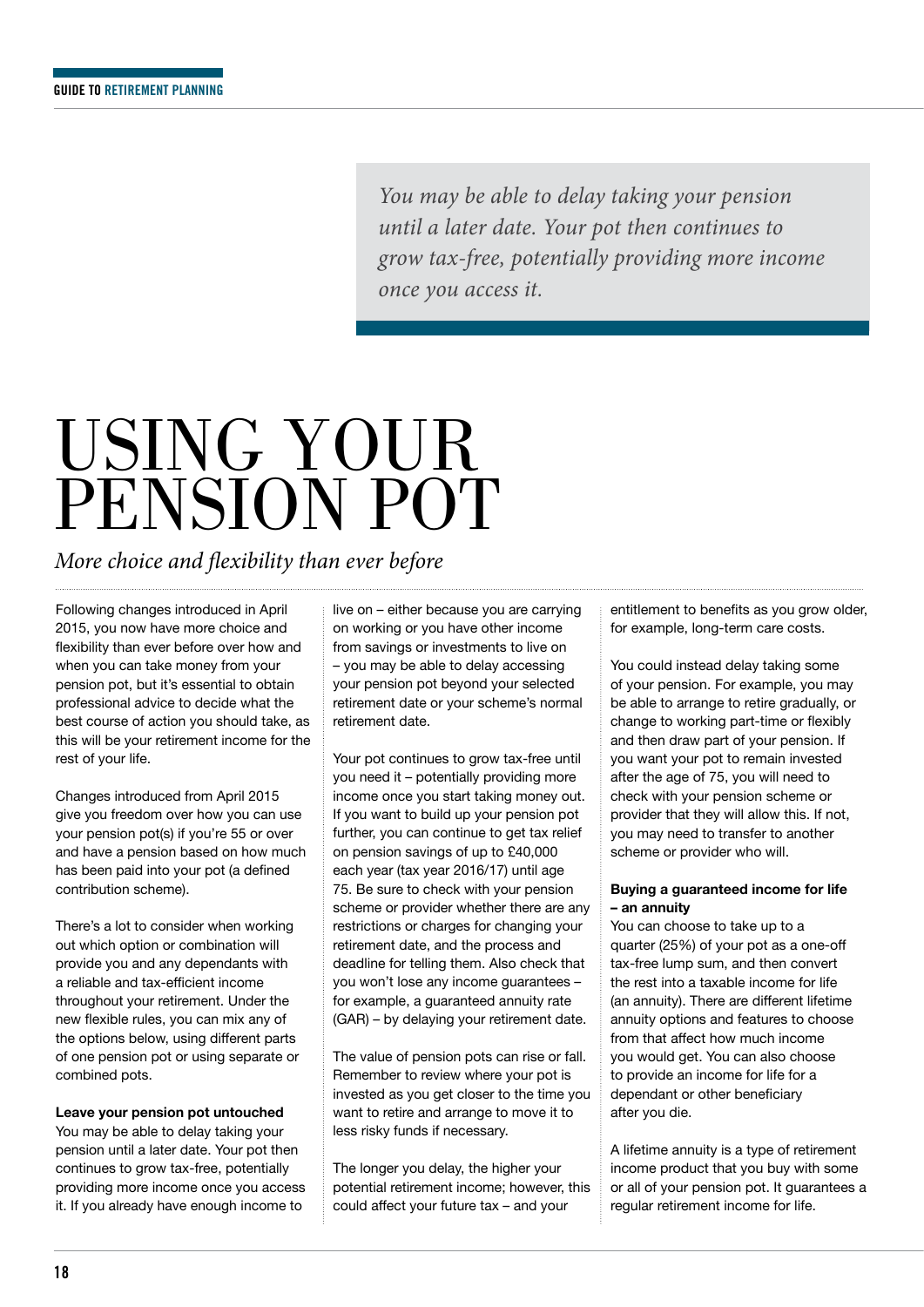Lifetime annuity options and features vary – what is suitable for you will depend on your personal circumstances, your life expectancy and your attitude to risk.

You choose to take up to 25% of your pension pot – or of the amount you are allocating to buy an annuity – as a taxfree lump sum. You then use the rest to buy an annuity, which will provide you with a regular income for life.

This retirement income is taxed as normal income. As a rule of thumb, the older you are when you take out an annuity, the higher the income (annuity rate) you'll get.

#### **There are two types of lifetime annuity to choose from:**

- Basic lifetime annuities where you set your income in advance
- Investment-linked annuities where your income rises and falls in line with investment performance, but will never fall below a guaranteed minimum

#### **Flexible retirement income – flexi-access drawdown**

With this option, you take up to 25% of your pension pot or of the amount you

allocate for drawdown as a tax-free lump sum, then re-invest the rest into funds designed to provide you with a regular taxable income. You set the income you want, though this may be adjusted periodically depending on the performance of your investments. Unlike with a lifetime annuity, your income isn't guaranteed for life – so you need to manage your investments carefully.

With flexi-access drawdown, when you come to take your pension, you reinvest your pot into funds designed to provide you with a regular retirement income. This income may vary depending on the fund's performance, and it isn't guaranteed for life.

You choose funds to invest in that match your income objectives and attitude to risk and set the income you want. The income you receive may be adjusted periodically depending on the performance of your investments. Once you've taken your taxfree lump sum, you can start taking the income right away or wait until a later date.

You can also move your pension pot gradually into income drawdown.

You can take up to a quarter of each amount you move from your pot tax-free and place the rest into income drawdown. To help provide more certainty, you can at any time use all or part of the funds in your income drawdown to buy an annuity or other type of retirement income product that may offer guarantees about growth and/or income. What's available in the market will vary at any given time so you should obtain professional advice to discuss your options.

You need to carefully plan how much income you can afford to take under flexiaccess drawdown, otherwise there's a risk you'll run out of money.

#### **This could happen if:**

- You take out too much in the early years
- Your investments don't perform as well as you expect and you don't adjust the amount you take accordingly
- You live longer than you've planned for

If you choose flexi-access drawdown, it's important to regularly review your investments. Unless you're an experienced investor, you may well need professional advice with this.

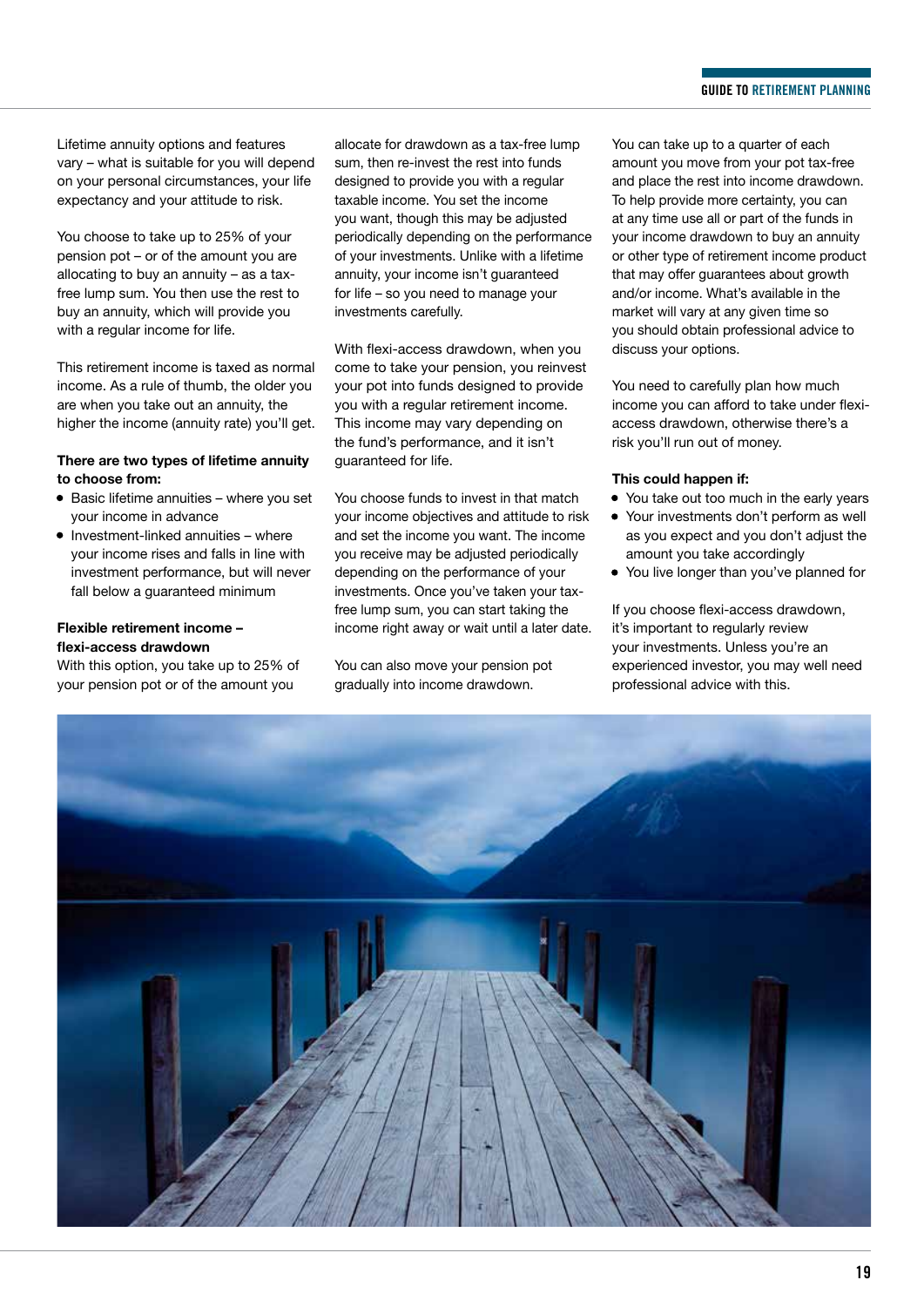Any money you take from your pension pot using income drawdown will be added to your income for the year and taxed in the normal way. Large withdrawals could push you into a higher tax band, so bear this in mind when deciding how much to take and when. If the value of all of your pension savings is above £1m when you access your pot (2016/17 tax year), further tax charges may apply.

If the value of your pension pot is £10,000 or more, once you start to take income under flexi-access drawdown, the amount of defined contribution pension savings which you can get tax relief on each year falls from £40,000 (the 'annual allowance') to £10,000 (called the 'Money Purchase Annual Allowance' or MPAA). If you want to carry on building up your pension pot, this may influence when you start taking income.

You can nominate who you'd like to get any money left in your drawdown fund when you die. If you die before the age of 75, any money left in your drawdown fund passes tax-free to your nominated beneficiary whether they take it as a lump sum or as income. These payments must begin within two years, or the beneficiary will have to pay Income Tax on them.

If you die after the age of 75 and your nominated beneficiary takes the money as income or lump sum, they will pay tax at their marginal rate. This means that any income or lump sum taken on or after this date will be added to their income and taxed in the normal way.

Flexi-access drawdown is just one of several options you have for using your pension pot to provide a retirement income.

#### **Withdrawing small cash sums**

You can use your existing pension pot to withdraw cash as and when you need it and leave the rest untouched where it can continue to grow tax-free. For each cash withdrawal, the first 25% is tax-free and the rest counts as taxable income. There may be charges each time you make a cash withdrawal and/or limits on how many withdrawals you can make each year.



With this option, your pension pot isn't re-invested into new funds specifically chosen to pay you a regular income, and it won't provide for a dependant after you die. There are also more tax implications to consider than with the previous two options.

However, you need to consider that your pension pot reduces with each cash withdrawal. The earlier you start taking money out of your pot, the greater the risk your money could run out. What's remaining in your pension pot might not grow enough to give you the income you need to last you into old age – most people underestimate how long their retirement will be.

The administration charges for each withdrawal could eat into your remaining pot, and the funds where your existing pot is invested could fall in value and you could run out of money. Because your pot hasn't been reinvested to produce an income, its investments could fall in value – so you'll need to have it reviewed

regularly. Charges will apply, and you may need to move or reinvest your pot at a later date.

Once you take money out of your pension pot, any growth in its value is taxable, whereas it will grow tax-free inside the pot – once you take it out, you can't put it back. Taking cash lump sums could also reduce your entitlement to benefits now or as you grow older.

If the value of your pension pot is £10,000 or more, once you start to take income the amount of defined contribution pension savings on which you can get tax relief each year is reduced from £40,000 (the annual allowance) to £10,000 (the Money Purchase Annual Allowance). If you want to carry on building up your pension pot, this option may not be suitable. In addition, if the value of all of your pension savings is above £1m when you die, further tax charges may apply.

**Withdrawing your entire pot as cash** You could close your pension pot and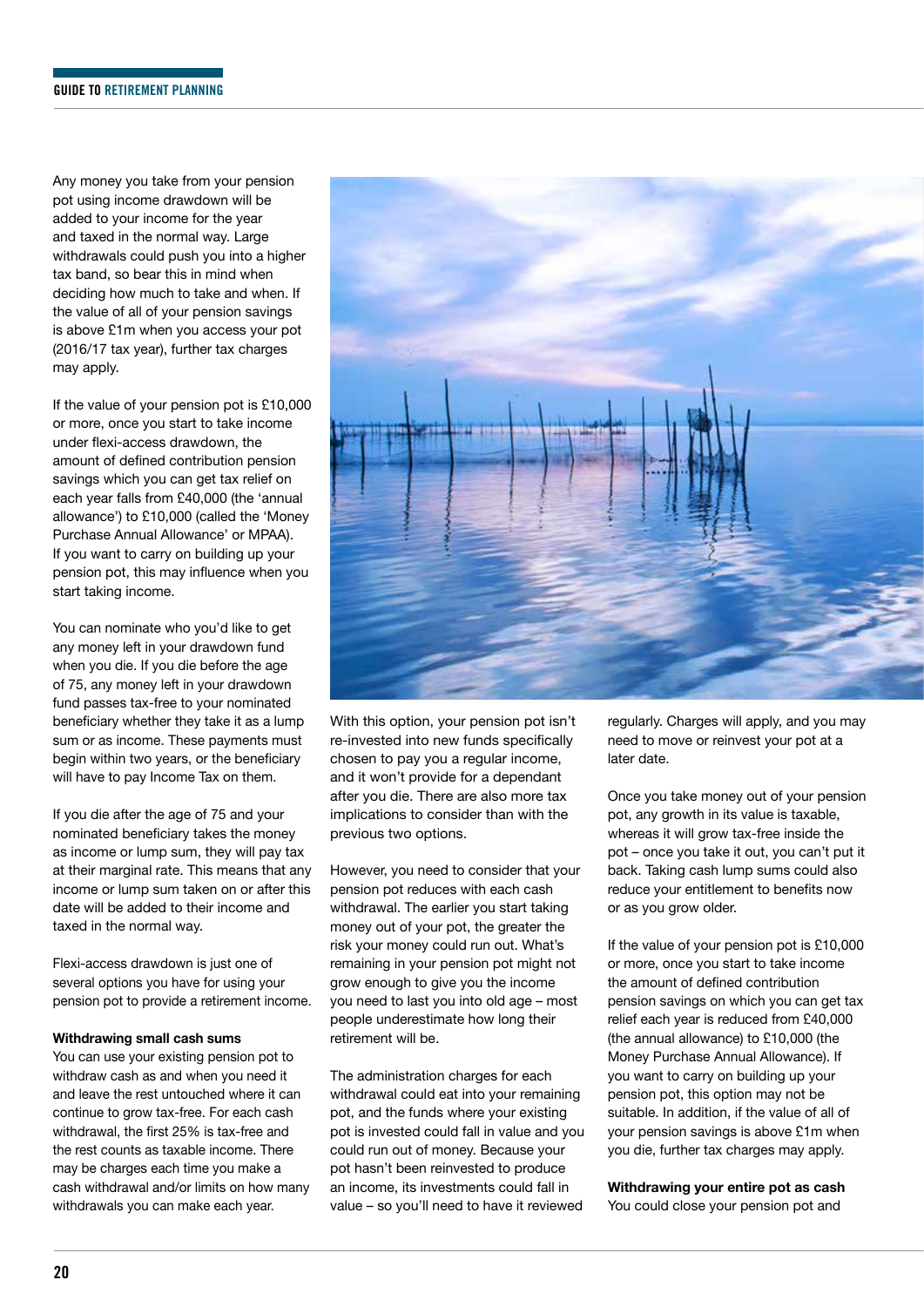

withdraw the entire amount as cash in one go if you wish. The first 25% will be tax-free and the rest will be taxed at your highest tax rate – by adding it to the rest of your income.

There are many risks associated with cashing in your whole pot. For example, it's highly likely that you could become subject to a significant tax bill; it won't pay you or any dependant a regular income, and without very careful planning you could run out of money and have nothing to live on in retirement.

Prior to taking any action, it is important to obtain professional financial advice, as this option won't provide a regular income for you – or for your spouse or any other dependant after you die. Three quarters (75%) of the amount you withdraw is taxable income, so there's a strong chance your tax rate would go up when the money is added to your other income.

Your pension scheme or provider will pay the cash through a payslip and take off

*There are many risks associated with cashing in your whole pot. For example, it's highly likely that you could become subject to a significant tax bill; it won't pay you or any dependant a regular income, and without very careful planning you could run out of money and have nothing to live on in retirement.* 

tax in advance – called 'PAYE' (Pay As You Earn). This means you may pay too much Income Tax and have to claim the money back – or you may owe more tax if you have other sources of income.

Extra tax charges or restrictions may apply if your pension savings exceed the lifetime allowance (currently £1m), or if you have reached age 75 and have less lifetime allowance available than the value of the pension pot you want to cash in.

If you exercise this option, you can't change your mind. For many people, it will be more tax-efficient to consider one or more of the other options for taking your pension, and taking a large cash sum could reduce any entitlement you have to benefits now or as you grow older, for example, to help with long-term care needs. Not all pension schemes and providers offer cash withdrawal.

#### **Combining your options**

You don't have to choose one option when deciding how to access your pension – you can utilise a combination of options as you like, and take cash and income at different times to suit your needs. You can also keep saving into a pension if you wish, and obtain tax relief up to age 75.

#### **The appropriate option or combination of options that are right for you will depend on:**

- When you stop or reduce your work
- Your income objectives and attitude to risk
	- Your age and health
- The size of your pension pot and other savings
- Any pension or other savings your spouse or partner has, if relevant
- Whether you have financial dependants
- Whether your circumstances are likely to change in the future

The choices you face when considering taking some or all of your pension pot are very complex, and you should obtain professional advice to assess your best option or combination of options.